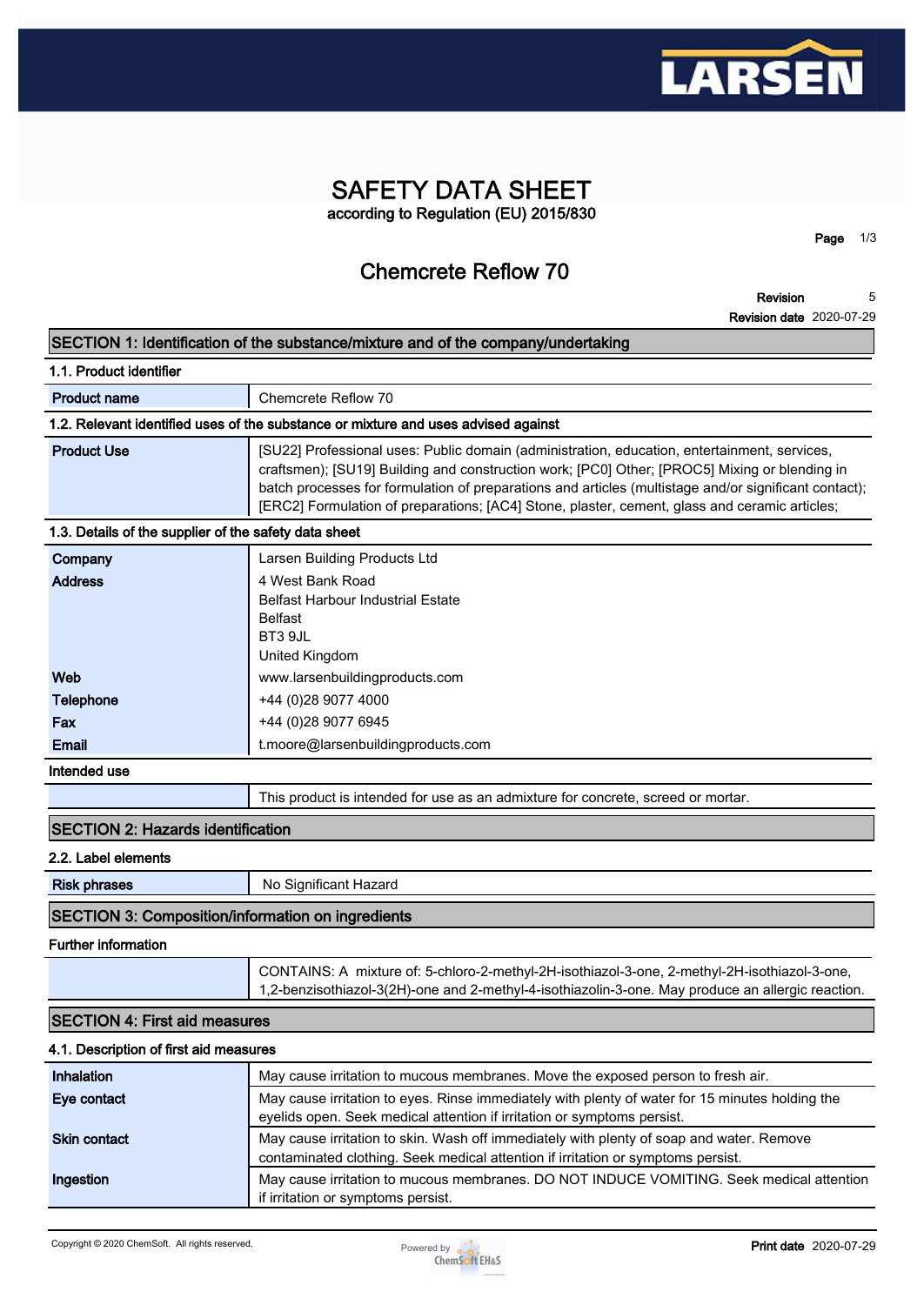## **Chemcrete Reflow 70**

**Revision date 2020-07-29**

| <b>SECTION 5: Firefighting measures</b>                           |                                                                                                                                                                         |
|-------------------------------------------------------------------|-------------------------------------------------------------------------------------------------------------------------------------------------------------------------|
| 5.1. Extinguishing media                                          |                                                                                                                                                                         |
|                                                                   | Use extinguishing media appropriate to the surrounding fire conditions.                                                                                                 |
| 5.2. Special hazards arising from the substance or mixture        |                                                                                                                                                                         |
|                                                                   | Burning produces irritating, toxic and obnoxious fumes.                                                                                                                 |
| 5.3. Advice for firefighters                                      |                                                                                                                                                                         |
|                                                                   | Wear suitable respiratory equipment when necessary.                                                                                                                     |
| <b>SECTION 6: Accidental release measures</b>                     |                                                                                                                                                                         |
|                                                                   | 6.1. Personal precautions, protective equipment and emergency procedures                                                                                                |
|                                                                   | Ensure adequate ventilation of the working area.                                                                                                                        |
| 6.2. Environmental precautions                                    |                                                                                                                                                                         |
|                                                                   | Do not allow product to enter drains. Prevent further spillage if safe.                                                                                                 |
| 6.3. Methods and material for containment and cleaning up         |                                                                                                                                                                         |
|                                                                   | Absorb with inert, absorbent material. Sweep up. Transfer to suitable, labelled containers for<br>disposal. Clean spillage area thoroughly with plenty of water.        |
| <b>SECTION 7: Handling and storage</b>                            |                                                                                                                                                                         |
| 7.1. Precautions for safe handling                                |                                                                                                                                                                         |
|                                                                   | Avoid contact with eyes and skin. Ensure adequate ventilation of the working area. Adopt best<br>Manual Handling considerations when handling, carrying and dispensing. |
| 7.2. Conditions for safe storage, including any incompatibilities |                                                                                                                                                                         |
|                                                                   | Keep in a cool, dry, well ventilated area. Keep containers tightly closed. Store in correctly labelled<br>containers.                                                   |
| <b>SECTION 8: Exposure controls/personal protection</b>           |                                                                                                                                                                         |
| 8.2. Exposure controls                                            |                                                                                                                                                                         |
| 8.2.1. Appropriate engineering<br>controls                        | Ensure adequate ventilation of the working area.                                                                                                                        |
| 8.2.2. Individual protection<br>measures                          | Wear protective clothing.                                                                                                                                               |
| Eye / face protection                                             | In case of splashing, wear:. Approved safety goggles.                                                                                                                   |
| Skin protection -<br>Handprotection                               | Chemical resistant gloves (PVC).                                                                                                                                        |
| <b>SECTION 9: Physical and chemical properties</b>                |                                                                                                                                                                         |
| 9.1. Information on basic physical and chemical properties        |                                                                                                                                                                         |
| Appearance   Liquid                                               |                                                                                                                                                                         |
|                                                                   | <b>Colour</b> Colourless to straw yellow                                                                                                                                |
| <b>SECTION 10: Stability and reactivity</b>                       |                                                                                                                                                                         |
| 10.2. Chemical stability                                          |                                                                                                                                                                         |
|                                                                   | Stable under normal conditions.                                                                                                                                         |
| <b>SECTION 11: Toxicological information</b>                      |                                                                                                                                                                         |
|                                                                   |                                                                                                                                                                         |

#### **11.1.4. Toxicological Information**

**No data available**

#### **SECTION 12: Ecological information**